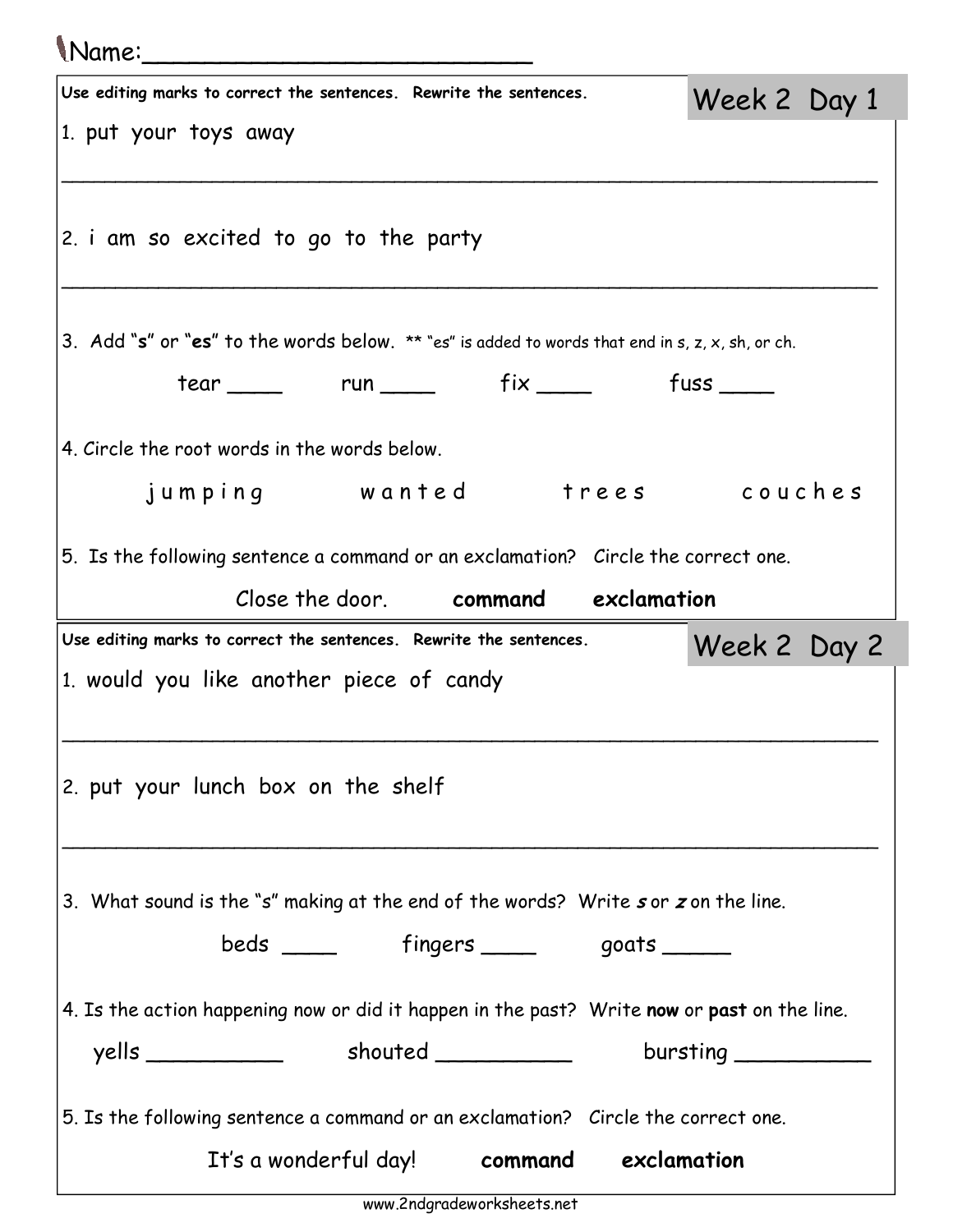## Name:\_\_\_\_\_\_\_\_\_\_\_\_\_\_\_\_\_\_\_\_\_\_\_\_\_

| 1. do your homework                               | Use editing marks to correct the sentences. Rewrite the sentences.                        |  |                                                                    |           | Week 2 Day 3 |  |
|---------------------------------------------------|-------------------------------------------------------------------------------------------|--|--------------------------------------------------------------------|-----------|--------------|--|
|                                                   |                                                                                           |  |                                                                    |           |              |  |
|                                                   |                                                                                           |  |                                                                    |           |              |  |
|                                                   | 2. where did you put my glasses                                                           |  |                                                                    |           |              |  |
| 3. Circle the plural (more than one) nouns below. |                                                                                           |  |                                                                    |           |              |  |
|                                                   | book shirts peach benches hamster                                                         |  |                                                                    |           | boxes        |  |
|                                                   | 4. Circle the root word in the words below.                                               |  |                                                                    |           |              |  |
|                                                   | crying buzzed watches shines                                                              |  |                                                                    |           |              |  |
|                                                   | 5. Is the following sentence a question, command, or a statement? Circle the correct one. |  |                                                                    |           |              |  |
|                                                   | Take off your hat. <b>question</b>                                                        |  |                                                                    | statement | command      |  |
|                                                   |                                                                                           |  |                                                                    |           |              |  |
|                                                   |                                                                                           |  | Use editing marks to correct the sentences. Rewrite the sentences. |           | Week 2 Day 4 |  |
|                                                   | 1. the car is in the garage                                                               |  |                                                                    |           |              |  |
|                                                   |                                                                                           |  |                                                                    |           |              |  |
|                                                   |                                                                                           |  |                                                                    |           |              |  |
|                                                   | 2. can I borrow your pencil                                                               |  |                                                                    |           |              |  |
|                                                   |                                                                                           |  |                                                                    |           |              |  |
|                                                   | 3. Underline the inflectional endings -s, -es, -ed, or -ing in the words below.           |  |                                                                    |           |              |  |
|                                                   | looking rocks floated beaches                                                             |  |                                                                    |           |              |  |
|                                                   |                                                                                           |  |                                                                    |           |              |  |
|                                                   | 4. Change the verbs from "happened in the past" to "happening now".                       |  |                                                                    |           |              |  |
|                                                   |                                                                                           |  |                                                                    |           |              |  |
|                                                   | 5. Is the following sentence an exclamation or a statement? Circle the correct one.       |  |                                                                    |           |              |  |